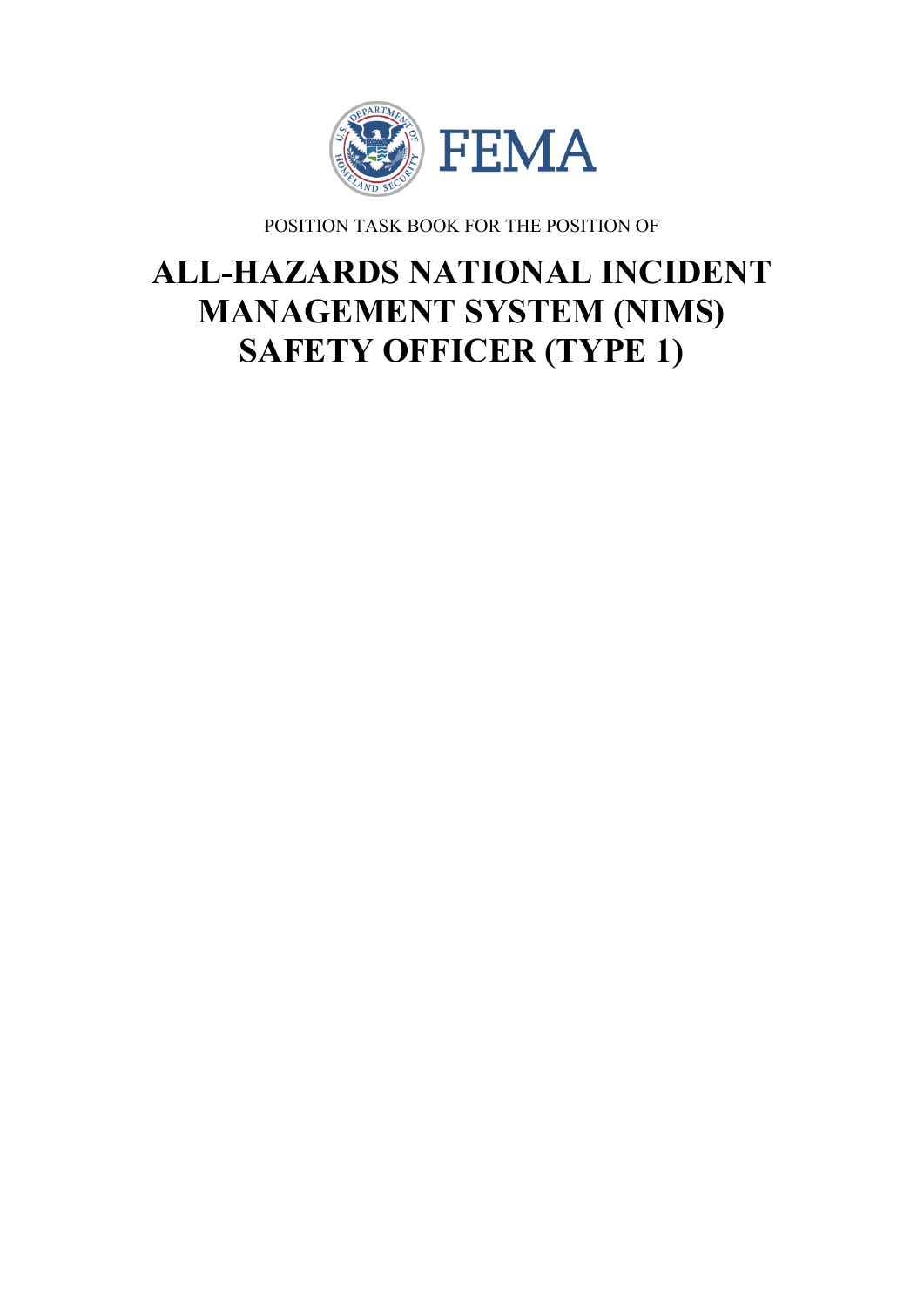# **SAFETY OFFICER (TYPE 1)**

## *1. Competency:* **Assume position responsibilities**

*Description:* Successfully assume the role of Safety Officer and initiate position activities at the appropriate time according to the following behaviors.

## *1a. Behavior:* **Ensure readiness for assignment**

| <b>TASK</b>                                                                                                                                                                                                                                                                                                                                                                                                                                                                                                                                                                                                                | <b>CODE</b> | <b>EVALUATION</b><br><b>RECORD#</b> | <b>EVALUATOR</b><br><b>INITIALS AND</b><br><b>DATE</b> |
|----------------------------------------------------------------------------------------------------------------------------------------------------------------------------------------------------------------------------------------------------------------------------------------------------------------------------------------------------------------------------------------------------------------------------------------------------------------------------------------------------------------------------------------------------------------------------------------------------------------------------|-------------|-------------------------------------|--------------------------------------------------------|
| 1. Arrive properly equipped at designated time and location and<br>check in according to agency/organization guidelines:<br>• Arrive with go-kit and any additional equipment<br>• Carry out check-in procedures and ensure assigned<br>personnel do the same                                                                                                                                                                                                                                                                                                                                                              | E, F, I     |                                     |                                                        |
| 2. Obtain complete incident and logistical information:<br>• Incident name, number, anticipated duration, size, type,<br>responsibilities and expectations<br>• Reporting time and location<br>• Transportation arrangements and travel routes<br>• Contact procedures during travel (telephone/radio)<br>• Expected working conditions<br>• Personal Protective Equipment (PPE)<br>• Security measures<br>$\bullet$ Updated contact information and information links                                                                                                                                                     | E, F, I     |                                     |                                                        |
| 3. Obtain, assemble and prepare information and materials for<br>go-kit. The kit should contain critical items for the<br>assignment and be easily transportable:<br>• Supplies:<br>$\circ$ Office supplies appropriate to the function<br>○ Authority Having Jurisdiction (AHJ) identification<br>badge and qualification card<br>• Reference materials:<br>○ Functional guidelines relative to incident type (agency<br>guidance or other functional guidelines)<br>o AHJ operations guides or other operational guides<br>o Position manuals<br>$\bullet$ Forms:<br>○ Agency-specific forms appropriate to the function | E, F, I     |                                     |                                                        |

### *1b. Behavior:* **Obtain information relevant to position assignment**

| <b>TASK</b>                                                                                                                                                                                                                                                                                                             | <b>CODE</b> | <b>EVALUATION</b><br><b>RECORD#</b> | <b>EVALUATOR</b><br><b>INITIALS AND</b><br><b>DATE</b> |
|-------------------------------------------------------------------------------------------------------------------------------------------------------------------------------------------------------------------------------------------------------------------------------------------------------------------------|-------------|-------------------------------------|--------------------------------------------------------|
| 4. Identify and coordinate with appropriate external health and<br>safety services:<br>• Health department<br>• Environmental protection organization<br>• Transportation department<br>$\bullet$ Fire department<br>• Law enforcement agencies<br>• Risk management office<br>• Occupational safety and health program | E, F, I     |                                     |                                                        |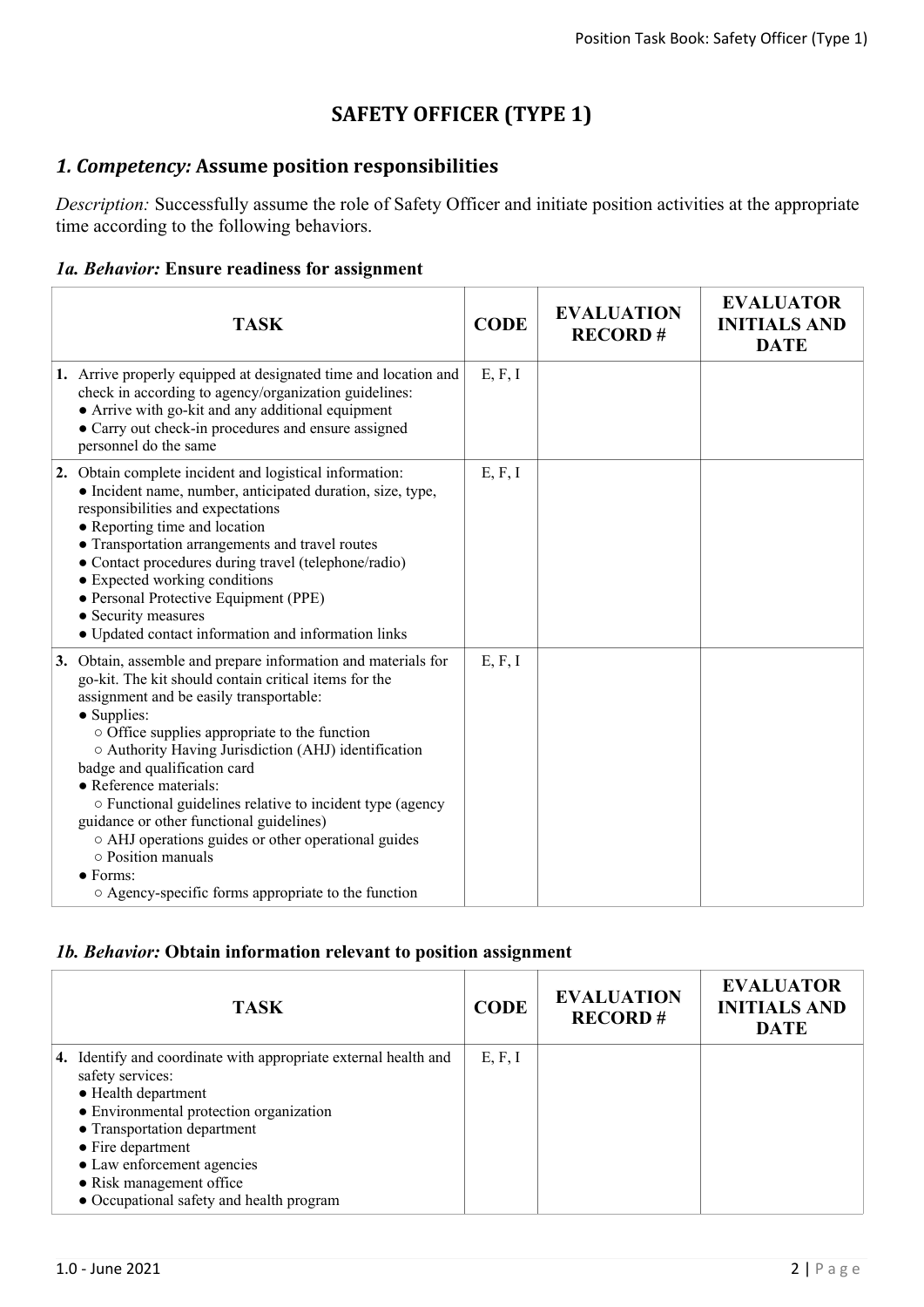| 5. Obtain and review necessary documentation:<br>• Copy of Delegation of Authority, Letter of Expectation,<br>Letter of Agreement or Memorandum of Understanding<br>(MOU)<br>• Applicable plans and reports<br>• Directories: phone, notification<br>• Written incident status summary<br>· Authorizations: cell phones, rental vehicles, computers                                                                                                                                                                                                       | E, F, I |  |
|-----------------------------------------------------------------------------------------------------------------------------------------------------------------------------------------------------------------------------------------------------------------------------------------------------------------------------------------------------------------------------------------------------------------------------------------------------------------------------------------------------------------------------------------------------------|---------|--|
| <b>6.</b> Receive briefing from the Incident Commander (IC) or<br>outgoing Safety Officer:<br>• Meetings and briefings schedule<br>• Situational assessment<br>• Incident objectives<br>$\bullet$ Strategy<br>• Hazards to incident personnel and public<br>• Agencies/jurisdictions involved<br>• Organizational structure<br>• Resources summary<br>• Logistical needs<br>• Ordering procedures<br>• Incident priorities and status: life safety, incident<br>stabilization, property and environment<br>• Timing and scheduling<br>• Expected products | E, F, I |  |

## *1c. Behavior:* **Establish or determine organizational structure, resource and staffing needs**

| <b>TASK</b>                                                                                                                                                                                                                                                                                                                                                                                                                                                                  | <b>CODE</b> | <b>EVALUATION</b><br><b>RECORD#</b> | <b>EVALUATOR</b><br><b>INITIALS AND</b><br><b>DATE</b> |
|------------------------------------------------------------------------------------------------------------------------------------------------------------------------------------------------------------------------------------------------------------------------------------------------------------------------------------------------------------------------------------------------------------------------------------------------------------------------------|-------------|-------------------------------------|--------------------------------------------------------|
| 7. Evaluate staffing needs required to manage the incident:<br>• Organize to meet incident management and control needs<br>• Ensure consistency with National Incident Management<br>System (NIMS) organizational structure<br>• Identify training opportunities<br>• Ensure use of established procedures for ordering<br>resources<br>• Request appropriate technical specialists to assist with<br>special incident conditions                                            | E, F, I     |                                     |                                                        |
| 8. Utilize Assistant Safety Officers (ASO), as necessary:<br>• Establish appropriate organization and assign roles and<br>responsibilities, while maintaining span of control<br>• Identify need for ASOs<br>• Order ASOs through appropriate channels<br>$\bullet$ Assign ASOs<br>• Supervise ASOs<br>• Inspect ASO kits and ensure kits contain necessary<br>supplies and PPE to accomplish tasks<br>• Ensure appropriate knowledge and skills to manage<br>potential risk | E, F, I     |                                     |                                                        |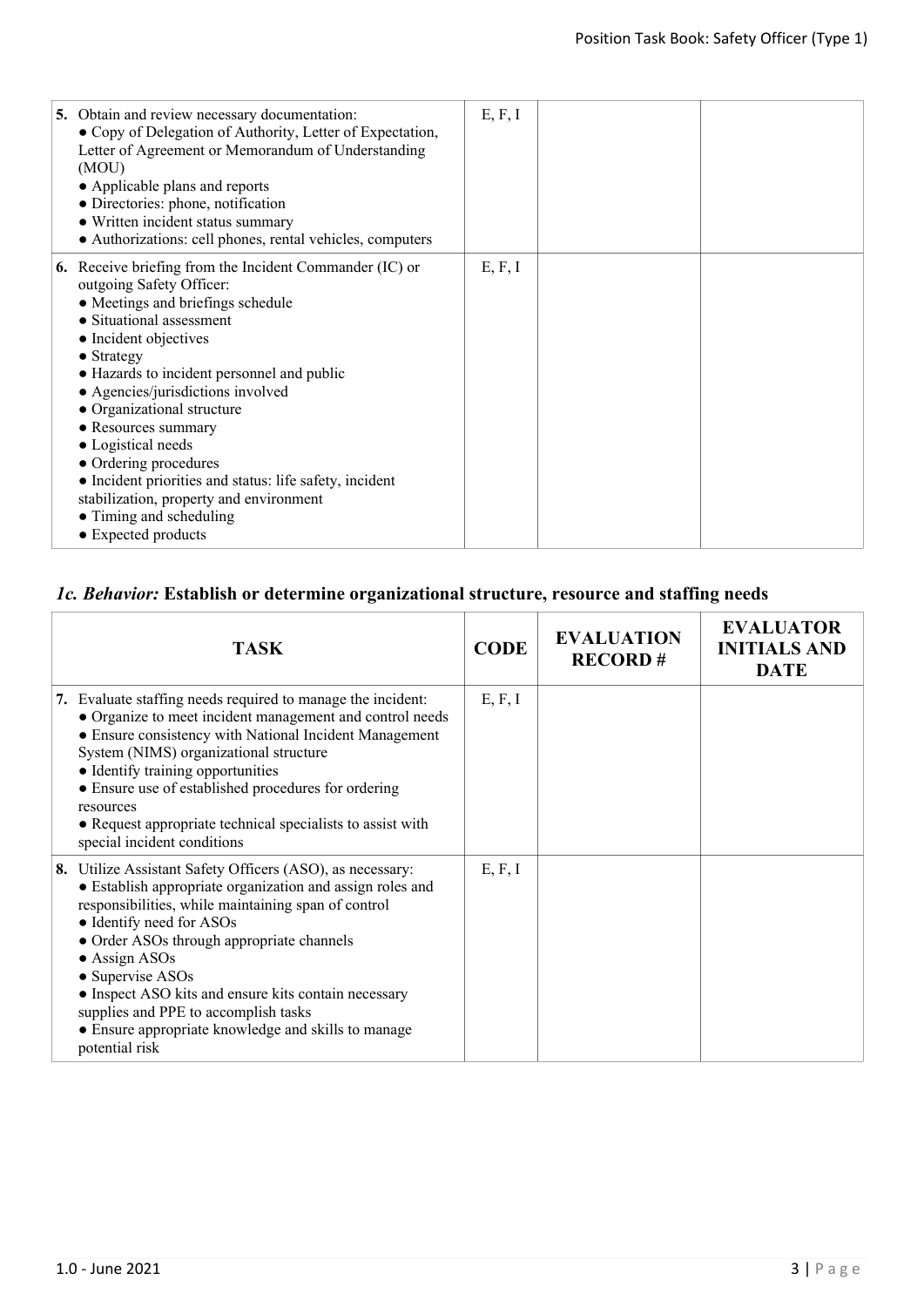## *2. Competency:* **Communicate effectively**

*Description:* Use suitable communication techniques to share relevant information with appropriate personnel on a timely basis to accomplish objectives in a potentially rapidly changing environment.

|  |  |  |  | 2a. Behavior: Ensure the exchange of relevant information during briefings |  |  |  |  |
|--|--|--|--|----------------------------------------------------------------------------|--|--|--|--|
|--|--|--|--|----------------------------------------------------------------------------|--|--|--|--|

| <b>TASK</b>                                                                                                                                                                                                                                                        | <b>CODE</b> | <b>EVALUATION</b><br><b>RECORD#</b> | <b>EVALUATOR</b><br><b>INITIALS AND</b><br><b>DATE</b> |
|--------------------------------------------------------------------------------------------------------------------------------------------------------------------------------------------------------------------------------------------------------------------|-------------|-------------------------------------|--------------------------------------------------------|
| <b>9.</b> Brief the Operations Section Chief on activities:<br>• Assist in identifying hazardous operations activities<br>• As necessary, assign an ASO to exclusively support air<br>operations safety                                                            | E, F, I     |                                     |                                                        |
| 10. Lead staff briefings and debriefings.                                                                                                                                                                                                                          | E, F, I     |                                     |                                                        |
| 11. Prepare for and participate in briefings:<br>• Ensure briefings are accurate, timely and include<br>appropriate personnel<br>• Brief external support organizations<br>• Share and evaluate information<br>• Identify safety hazards and mitigation strategies | E, F, I     |                                     |                                                        |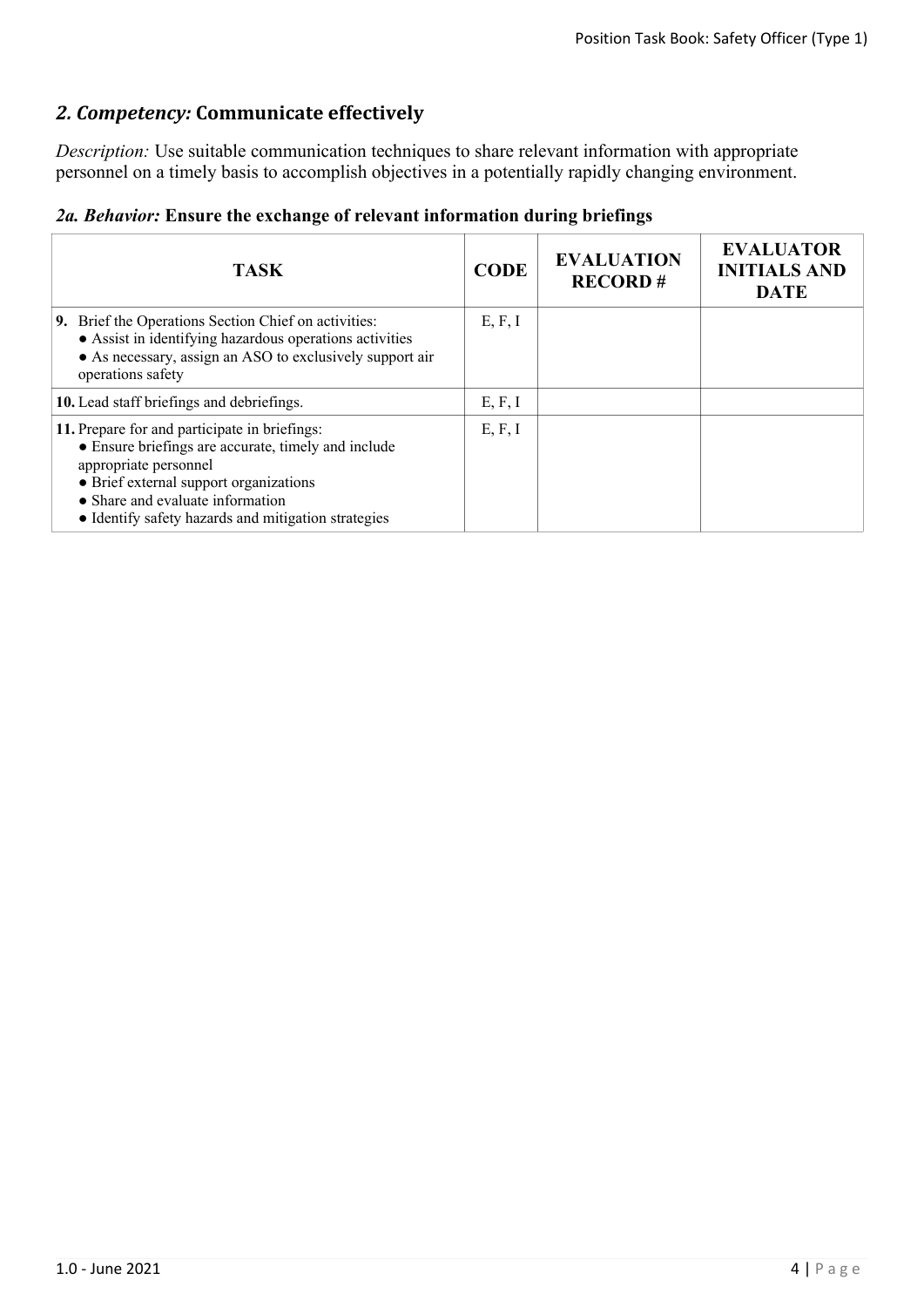## *3. Competency:* **Lead assigned personnel**

*Description:* Influence, lead and direct assigned personnel to accomplish objectives and desired outcomes in a potentially rapidly changing environment.

## *3a. Behavior:* **Model leadership values and principles**

| <b>TASK</b>                                                                                                                                                                                                                                                                                           | <b>CODE</b>         | <b>EVALUATION</b><br><b>RECORD#</b> | <b>EVALUATOR</b><br><b>INITIALS AND</b><br><b>DATE</b> |
|-------------------------------------------------------------------------------------------------------------------------------------------------------------------------------------------------------------------------------------------------------------------------------------------------------|---------------------|-------------------------------------|--------------------------------------------------------|
| 12. Create a positive work environment:<br>• Communicate leader's intent and guidance<br>• Manage incident personnel and their activities effectively<br>• Proactively assume responsibility for the incident and<br>initiate action                                                                  | E, F, I             |                                     |                                                        |
| 13. Establish and maintain positive interpersonal and<br>interagency working relationships:<br>· Understand scope, roles, responsibilities, jurisdiction and<br>authority of responding agencies                                                                                                      | E, F, I             |                                     |                                                        |
| 14. Exhibit principles of duty, respect and integrity as a leader.                                                                                                                                                                                                                                    | C, E, F, I,<br>J, T |                                     |                                                        |
| 15. Understand and comply with NIMS/Incident Command<br>System (ICS) concepts and principles:<br>• Establish and modify an effective organization based on<br>changing incident and resource conditions<br>• Maintain appropriate span of control<br>• Act as a representative of incident leadership | E, F, I             |                                     |                                                        |

### *3b. Behavior:* **Communicate incident priorities and supervise personnel**

| <b>TASK</b>                                                                                                                                                                                                                                                                                                                                                                                                 | <b>CODE</b> | <b>EVALUATION</b><br><b>RECORD#</b> | <b>EVALUATOR</b><br><b>INITIALS AND</b><br><b>DATE</b> |
|-------------------------------------------------------------------------------------------------------------------------------------------------------------------------------------------------------------------------------------------------------------------------------------------------------------------------------------------------------------------------------------------------------------|-------------|-------------------------------------|--------------------------------------------------------|
| <b>16.</b> Communicate with assigned personnel:<br>• Communicate priorities, objectives, strategies and any<br>changes<br>• Inform personnel of their assigned tasks and expectations<br>• Clearly explain conflict resolution procedures and ensure<br>that personnel understand<br>• Ensure that assigned objectives and expectations for the<br>operational period are reasonable and accurate           | E, F, I     |                                     |                                                        |
| 17. Ensure debriefings occur and participate as necessary:<br>• Ensure incident situation status information is current and<br>complete                                                                                                                                                                                                                                                                     | E, F, I     |                                     |                                                        |
| <b>18.</b> Ensure that staff follows all applicable agency/jurisdiction<br>policies, contracts, standard operating procedures and<br>agreements:<br>• Federal, state, local, tribal, territorial and regional<br>relationships, as appropriate<br>• Roles and responsibilities of potential responder agencies<br>• Scope, jurisdiction and authority of potential responder<br>agencies' contingency plans | E, F, I     |                                     |                                                        |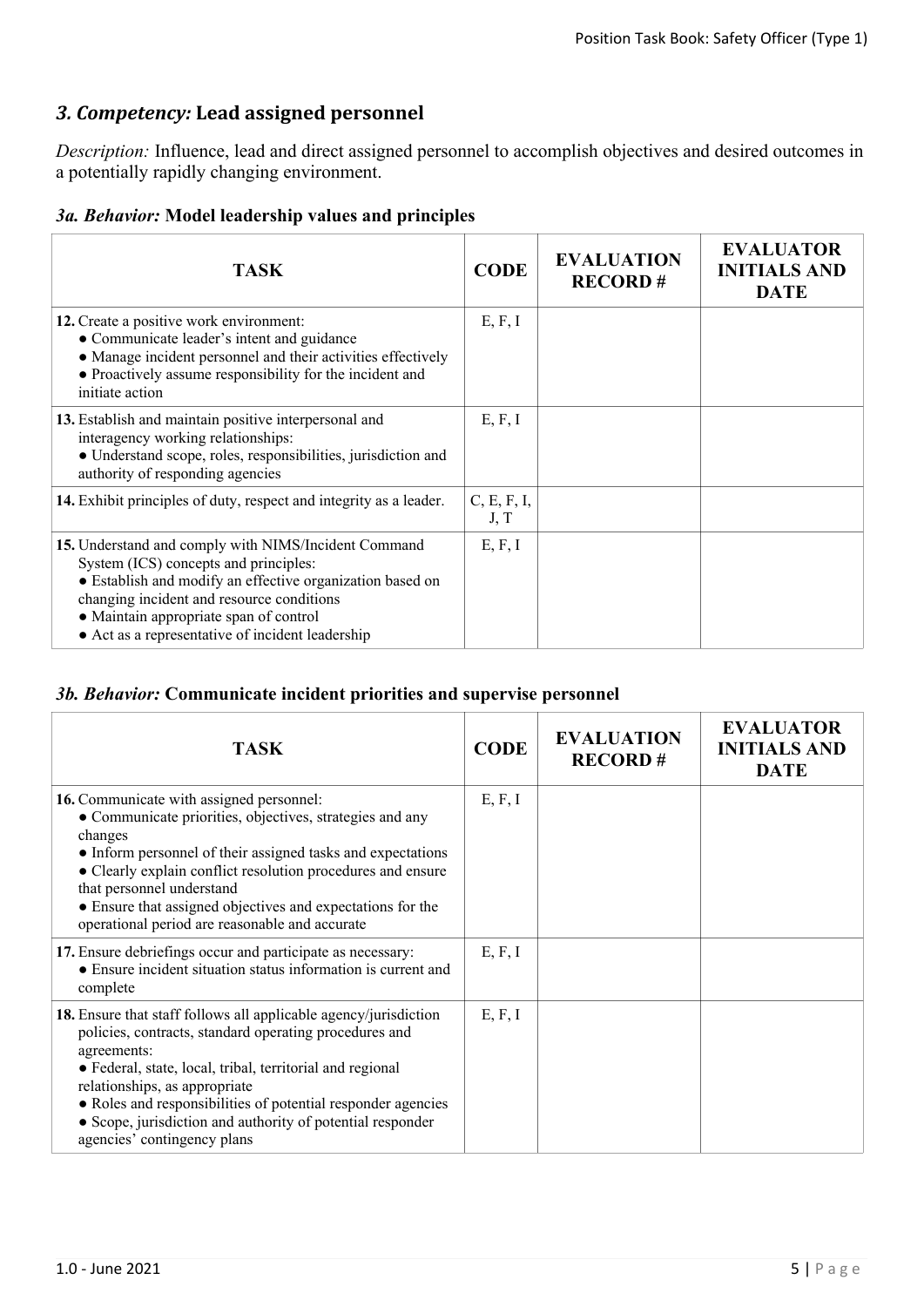| 19. Supervise and hold personnel accountable for executing<br>assigned tasks:<br>• Identify and promptly resolve disagreements, issues and<br>misunderstandings<br>• Prioritize work while considering immediate support for<br>incident operations | E, F, I |  |
|-----------------------------------------------------------------------------------------------------------------------------------------------------------------------------------------------------------------------------------------------------|---------|--|
|                                                                                                                                                                                                                                                     |         |  |

## *3c. Behavior:* **Ensure the health, safety, welfare and accountability of assigned personnel**

| <b>TASK</b>                                                                                                                                                                                                                                                                                                                                                                                                                                                                                                                                                                                                                                                                                                                                              | <b>CODE</b> | <b>EVALUATION</b><br><b>RECORD#</b> | <b>EVALUATOR</b><br><b>INITIALS AND</b><br><b>DATE</b> |
|----------------------------------------------------------------------------------------------------------------------------------------------------------------------------------------------------------------------------------------------------------------------------------------------------------------------------------------------------------------------------------------------------------------------------------------------------------------------------------------------------------------------------------------------------------------------------------------------------------------------------------------------------------------------------------------------------------------------------------------------------------|-------------|-------------------------------------|--------------------------------------------------------|
| 20. Demonstrate knowledge of and comply with relevant health<br>and safety requirements:<br>• Direct and oversee incident operations to ensure<br>compliance with health and safety considerations and<br>guidelines<br>• Ensure that assigned personnel follow safety guidelines<br>appropriately<br>• Spot-check operations to ensure compliance with safety<br>considerations                                                                                                                                                                                                                                                                                                                                                                         | E, F, I     |                                     |                                                        |
| 21. Ensure accountability of all personnel:<br>• Coordinate with assigned personnel to conduct personnel<br>accountability checks<br>• Validate accountability with supervisor                                                                                                                                                                                                                                                                                                                                                                                                                                                                                                                                                                           | E, F, I     |                                     |                                                        |
| 22. Ensure all personnel are aware of the health and safety<br>aspects of their jobs and carry out their responsibilities in a<br>safe manner based on expected incident duration, size, type,<br>priorities, jurisdictional involvement and resources to protect<br>(such as life, property, infrastructure and environment).                                                                                                                                                                                                                                                                                                                                                                                                                           | E, F, I     |                                     |                                                        |
| 23. Evaluate mental and physical fatigue of assigned personnel:<br>• Ensure adequate rest is provided to section personnel                                                                                                                                                                                                                                                                                                                                                                                                                                                                                                                                                                                                                               | E, F, I     |                                     |                                                        |
| 24. Monitor incident personnel for general welfare:<br>• Ensure personnel receive appropriate amounts of food,<br>water and rest<br>• Use safe work practices<br>• Monitor use of PPE<br>• Monitor for illness, injuries and fatigue<br>• Evaluate environmental conditions                                                                                                                                                                                                                                                                                                                                                                                                                                                                              | E, F, I     |                                     |                                                        |
| 25. Recognize potentially hazardous situations, inform assigned<br>personnel of hazards and take precautions to mitigate risk:<br>• Adjust operations in response to hazards, weather and<br>other relevant events                                                                                                                                                                                                                                                                                                                                                                                                                                                                                                                                       | E, F, I     |                                     |                                                        |
| 26. Report or explain the procedures for reporting unexpected<br>occurrences, such as fire, death, injury, illness, exposure to<br>pathogens or hazardous materials (HAZMAT), accident,<br>political contact or property loss or damage:<br>• Ensure report contains nature of event, location,<br>magnitude, personnel involved and initial action taken (such<br>as helicopter picking up injured or an appropriate subsequent<br>action)<br>• Ensure the protection of Personally Identifiable<br>Information (PII) while reporting<br>• Obtain information from the following sources regarding<br>special hazards, threats or unexpected occurrences:<br>subordinates, personal observation, other incident personnel<br>and off-incident personnel | E, F, I     |                                     |                                                        |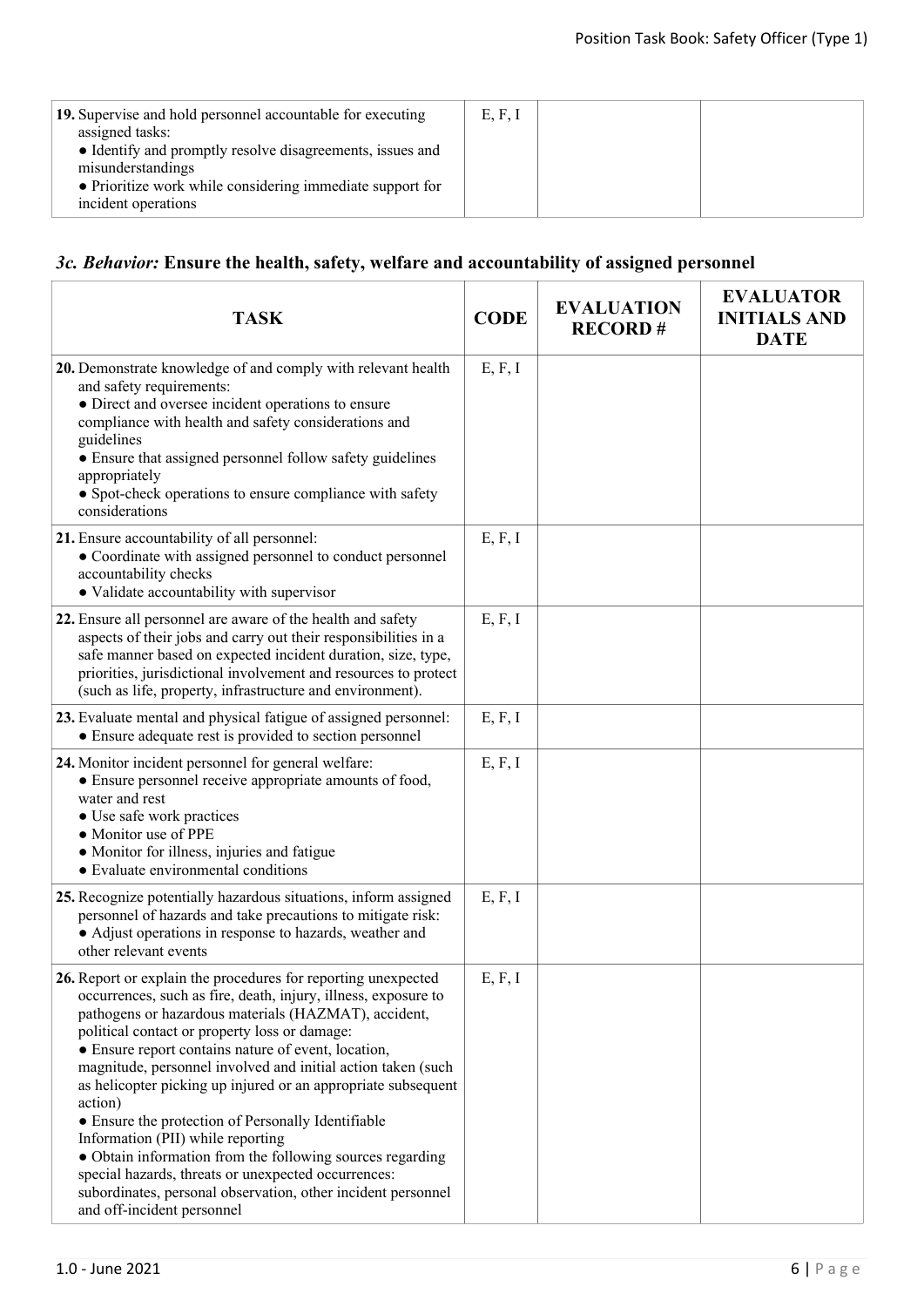#### *3d. Behavior:* **Identify opportunities and meet requirements to provide equal access and reasonable accommodation in all activities**

| <b>TASK</b>                                                                                                                           | <b>CODE</b> | <b>EVALUATION</b><br><b>RECORD#</b> | <b>EVALUATOR</b><br><b>INITIALS AND</b><br><b>DATE</b> |
|---------------------------------------------------------------------------------------------------------------------------------------|-------------|-------------------------------------|--------------------------------------------------------|
| 27. Demonstrate the ability to assess and monitor for physical<br>access, programmatic access and effective communications<br>access. | E, F, I, J  |                                     |                                                        |
| 28. Demonstrate the ability to identify opportunities for<br>universal accessibility.                                                 | E, F, I, J  |                                     |                                                        |
| 29. Provide equal access, disability accommodations and access<br>and functional needs (AFN) accommodations.                          | E, F, I, J  |                                     |                                                        |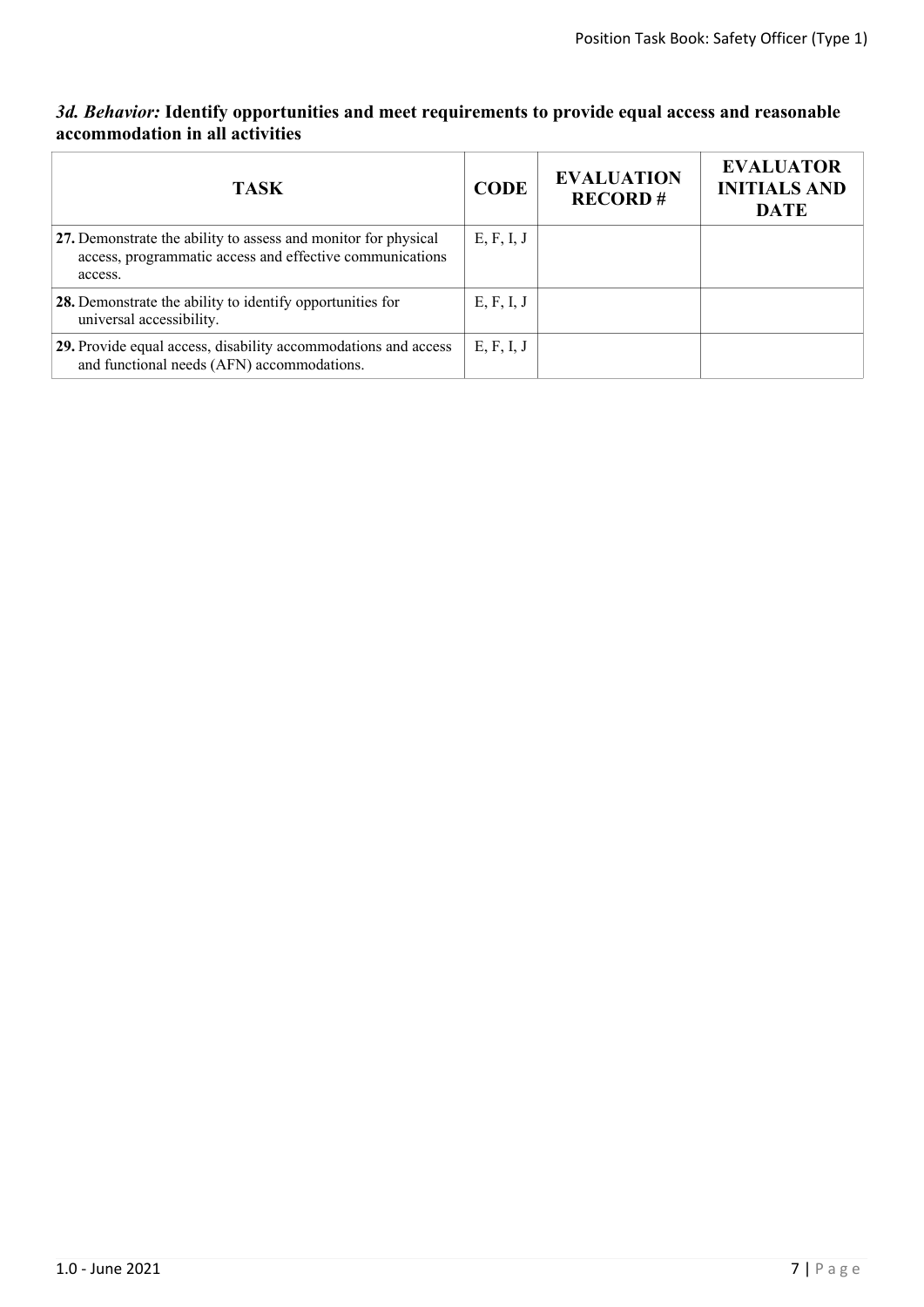## *4. Competency:* **Conduct operations and ensure completion of assigned tasks**

*Description:* Identify, analyze and apply relevant situational information and evaluate actions to complete assignments safely and meet identified objectives. Complete actions within established time frame.

|  | 4a. Behavior: Set the incident priorities |  |  |  |
|--|-------------------------------------------|--|--|--|
|--|-------------------------------------------|--|--|--|

| <b>TASK</b>                                                                                                                                                                                                                          | <b>CODE</b> | <b>EVALUATION</b><br><b>RECORD#</b> | <b>EVALUATOR</b><br><b>INITIALS AND</b><br><b>DATE</b> |
|--------------------------------------------------------------------------------------------------------------------------------------------------------------------------------------------------------------------------------------|-------------|-------------------------------------|--------------------------------------------------------|
| 30. Analyze work assignments and staffing levels to ensure<br>achievement of incident objectives.                                                                                                                                    | E, F, I     |                                     |                                                        |
| 31. Attend and participate in strategy meetings as necessary:<br>• Assess organizational needs<br>• Identify additional resource needs<br>• Identify critical factors to ensure incident success<br>• Prioritize incident objectives | E, F, I     |                                     |                                                        |
| 32. Disseminate priorities and expected completion timelines to<br>staff.                                                                                                                                                            | E, F, I     |                                     |                                                        |
| 33. Hold staff accountable for communicated priorities and<br>deadlines.                                                                                                                                                             | E, F, I     |                                     |                                                        |

### *4b. Behavior:* **Develop and implement plans**

| <b>TASK</b>                                                                                                                                                                                                                                                                                                            | <b>CODE</b> | <b>EVALUATION</b><br><b>RECORD#</b> | <b>EVALUATOR</b><br><b>INITIALS AND</b><br><b>DATE</b> |
|------------------------------------------------------------------------------------------------------------------------------------------------------------------------------------------------------------------------------------------------------------------------------------------------------------------------|-------------|-------------------------------------|--------------------------------------------------------|
| 34. Approve completed plans:<br>• Ensure plans are complete, accurate, realistically attainable<br>and relevant to the incident objectives                                                                                                                                                                             | E, F, I     |                                     |                                                        |
| 35. Develop a risk assessment and revise as necessary:<br>• Identify, monitor and mitigate hazards and risks to<br>responders and the general public<br>• Coordinate with the IC and relevant staff to take<br>appropriate actions<br>• Include cooperating and assisting agencies                                     | E, F, I     |                                     |                                                        |
| 36. Participate in the planning process:<br>• Prepare for and participate in planning meetings<br>• Assist in the development of plans, as necessary:<br>○ Long-range<br>o Strategic<br>o Contingency<br>o Demobilization<br>○ Continuity of Operations Plan (COOP)                                                    | E, F, I     |                                     |                                                        |
| 37. Prepare a health and safety message for each Incident Action<br>Plan (IAP) and other relevant plans:<br>• Use information from staff<br>• Prepare within the time frames the Planning Section Chief<br>designates<br>• List observed or projected risk/hazards by priority                                         | E, F, I     |                                     |                                                        |
| 38. Prepare incident safety analysis for each operational period:<br>• Identify risks or hazards with the potential to cause serious<br>accident or injury<br>• Coordinate with the Operations Section Chief<br>• Review with the Planning Section Chief<br>• Use technical expertise to identify and mitigate hazards | E, F, I     |                                     |                                                        |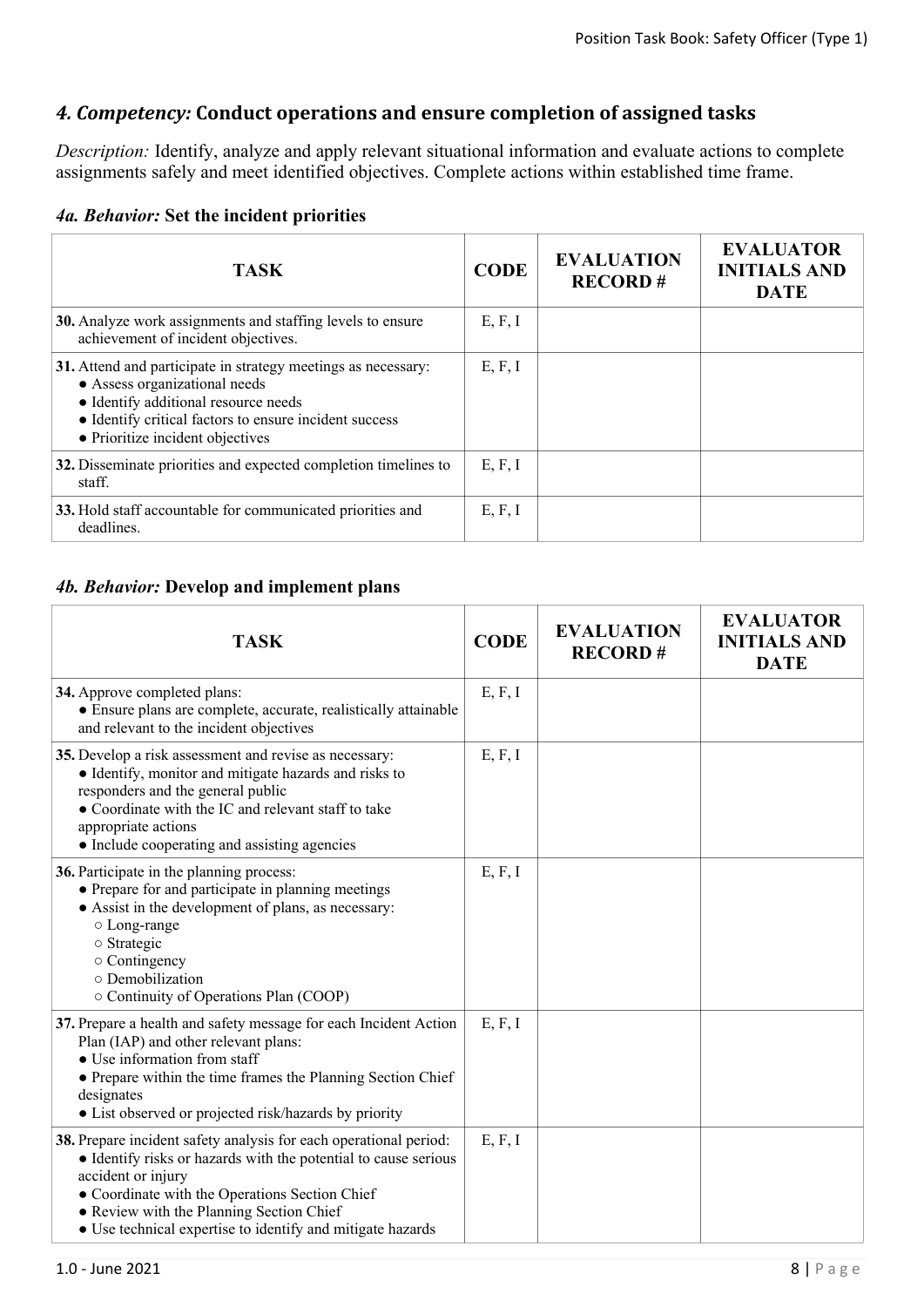| <b>39.</b> Review and approve relevant plans:<br>$\bullet$ Medical<br>$\bullet$ Traffic<br>$\bullet$ Evacuation<br>• Severe weather                                                                                                                                                                                                                                                                                     | E, F, I |  |
|-------------------------------------------------------------------------------------------------------------------------------------------------------------------------------------------------------------------------------------------------------------------------------------------------------------------------------------------------------------------------------------------------------------------------|---------|--|
| 40. Review, validate and modify plans:<br>• Analyze alternate strategies and explain decision<br>• Validate or revise incident objectives<br>• Review information covering health and safety principles,<br>known hazards and importance of all periods<br>• Validate incident organizational structure<br>• Validate incident resource assignments<br>• Review reserve resources<br>• Evaluate immediate support needs | E, F, I |  |

#### *4c. Behavior:* **Coordinate with all appropriate personnel and stakeholders**

| <b>TASK</b>                                                                                                                         | <b>CODE</b> | <b>EVALUATION</b><br><b>RECORD#</b> | <b>EVALUATOR</b><br><b>INITIALS AND</b><br><b>DATE</b> |
|-------------------------------------------------------------------------------------------------------------------------------------|-------------|-------------------------------------|--------------------------------------------------------|
| 41. Coordinate with Medical Unit to approve the medical plan.                                                                       | E, F, I     |                                     |                                                        |
| 42. Establish effective relationships and coordinate with incident<br>personnel:<br>• IMT personnel<br>• Other supporting personnel | E, F, I     |                                     |                                                        |
| 43. Establish effective relationships with stakeholders and<br>partners in the impacted jurisdiction(s).                            | E, F, I     |                                     |                                                        |
| 44. Solicit relevant health and safety concerns from incident<br>personnel.                                                         | E, F, I     |                                     |                                                        |

## *4d. Behavior:* **Apply agency policy, contracts and agreements**

| TASK.                                                                                                                                                                                                                                                    | <b>CODE</b> | <b>EVALUATION</b><br><b>RECORD#</b> | <b>EVALUATOR</b><br><b>INITIALS AND</b><br><b>DATE</b> |
|----------------------------------------------------------------------------------------------------------------------------------------------------------------------------------------------------------------------------------------------------------|-------------|-------------------------------------|--------------------------------------------------------|
| 45. Complete all work according to organization/agency<br>direction, policy and incident objectives:<br>• Ensure that personnel complete all documentation<br>requirements according to organization/agency direction,<br>policy and incident objectives | E, F, I     |                                     |                                                        |
| 46. Demonstrate knowledge of and apply relevant legal,<br>regulatory and fiscal constraints.                                                                                                                                                             | E, F, I     |                                     |                                                        |

## *4e. Behavior:* **Make appropriate decisions based on evaluation of gathered information, risks and incident situation and use information to produce outputs and modify approach**

| <b>EVALUATION</b><br><b>CODE</b><br><b>INITIALS AND</b><br><b>TASK</b><br><b>RECORD#</b><br>DATE |
|--------------------------------------------------------------------------------------------------|
|--------------------------------------------------------------------------------------------------|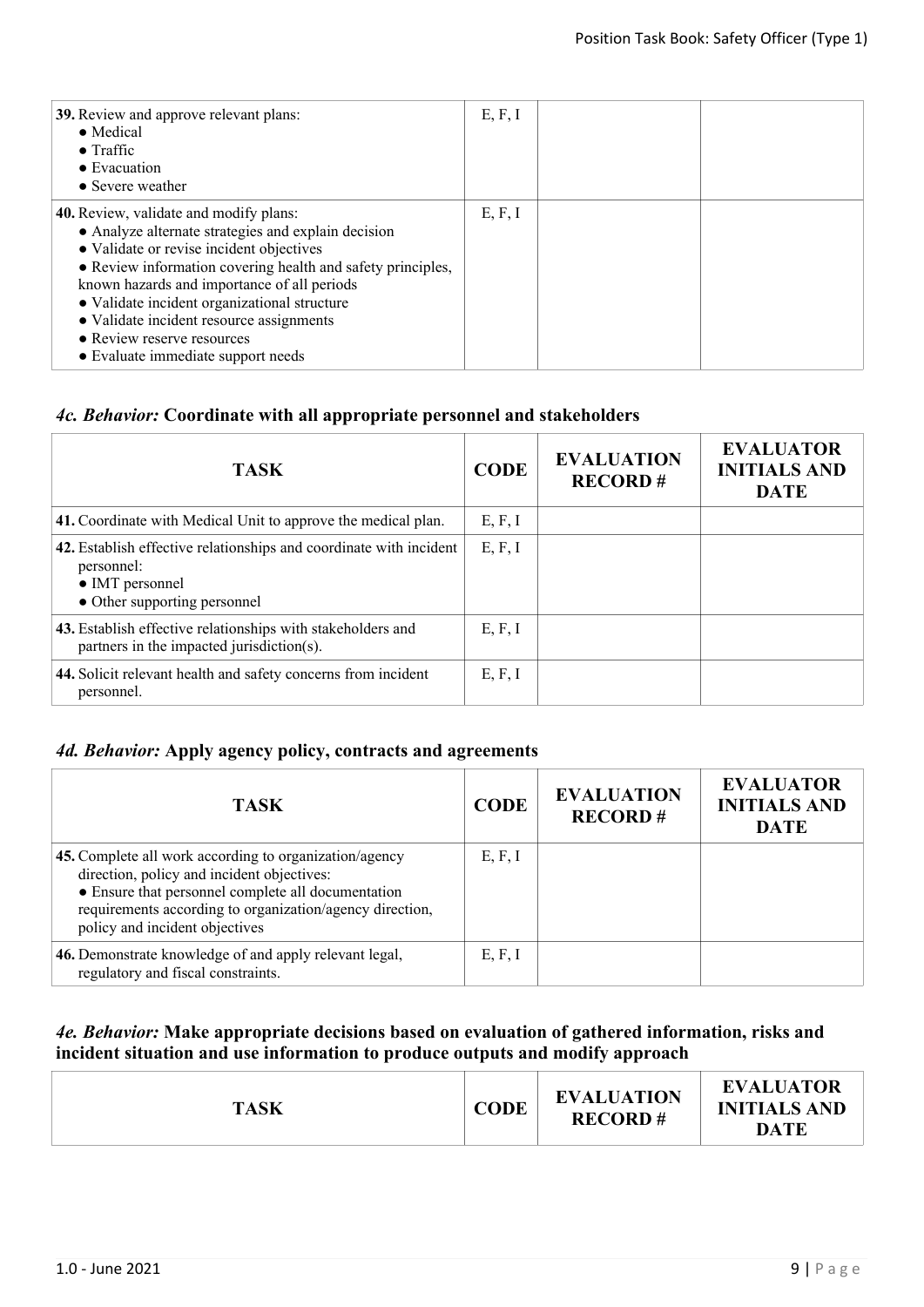| 47. Evaluate special conditions, existing or predicted, that<br>require technical expertise, including:<br>$\bullet$ Hazards<br>$\bullet$ Reconnaissance<br>• Objectives<br>• Access/egress<br>• Values to be protected<br>• Evacuation/sheltering potential<br>• Communications<br>• Organizational structure<br>• Tactical coordination<br>• Weather and topography<br>• Responder fatigue<br>• Logistical considerations<br>• Jurisdictional responsibilities<br>• Span of control | E, F, I |  |
|---------------------------------------------------------------------------------------------------------------------------------------------------------------------------------------------------------------------------------------------------------------------------------------------------------------------------------------------------------------------------------------------------------------------------------------------------------------------------------------|---------|--|
| 48. Inspect, identify, document and mitigate facilities' risks as<br>appropriate:<br>• Conduct a general inspection of incident facilities soon<br>after they become operational<br>• Conduct periodic follow-up inspections to ensure<br>compliance with all health and safety standards<br>• Identify and document all unsafe conditions and report this<br>information to appropriate incident staff<br>• Provide information to appropriate personnel                             | E, F, I |  |
| 49. Monitor and review information on current and predicted<br>weather conditions obtained from meteorologist.                                                                                                                                                                                                                                                                                                                                                                        | E, F, I |  |

## *4f. Behavior:* **Ensure documentation is complete**

| <b>TASK</b>                                                                                                                                                                                                                                                                                                                                                                                                                                                                                                                                                                                                                                                                                                          | <b>CODE</b> | <b>EVALUATION</b><br><b>RECORD#</b> | <b>EVALUATOR</b><br><b>INITIALS AND</b><br><b>DATE</b> |
|----------------------------------------------------------------------------------------------------------------------------------------------------------------------------------------------------------------------------------------------------------------------------------------------------------------------------------------------------------------------------------------------------------------------------------------------------------------------------------------------------------------------------------------------------------------------------------------------------------------------------------------------------------------------------------------------------------------------|-------------|-------------------------------------|--------------------------------------------------------|
| 50. Document identified risks, hazards and deficiencies:<br>• Food and potable water supplies<br>• Vehicle/mechanical equipment<br>• Driver/operator qualifications<br>• Air operations hazards/unsafe conditions<br>• Weather and environmental hazards and risks<br>• Site and workforce security<br>• Health and safety issues<br>• Facility safety issues                                                                                                                                                                                                                                                                                                                                                        | E, F, I     |                                     |                                                        |
| 51. Ensure accident investigation reports are complete and<br>provided to relevant incident staff and local<br>agency/organization:<br>• Notify relevant incident staff<br>• Assess and determine level of accident investigation<br>• Include documentation of necessary follow-up actions<br>• Ensure reports are complete and include necessary<br>information<br>• Ensure investigation does not interfere with the Safety<br>Officer's primary duties<br>• Notify law enforcement or other regulatory/investigatory<br>agencies as appropriate<br>• Initiate follow-up action, as necessary<br>• Recommend need for corrective action based on findings<br>• Initiate immediate corrective action, if necessary | E, F, I     |                                     |                                                        |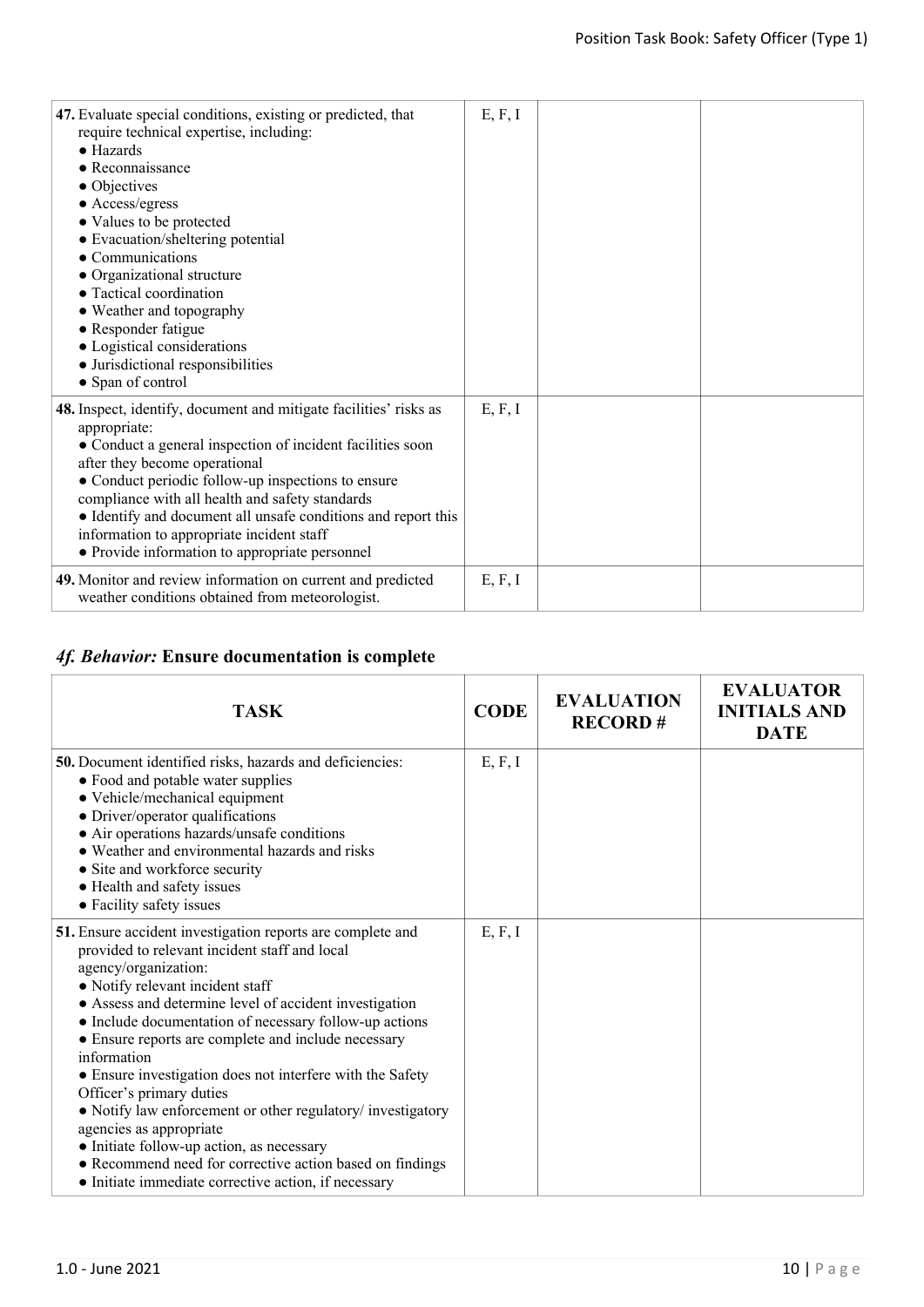| E, F, I |  |
|---------|--|
| E, F, I |  |
| E, F, I |  |
| E, F, I |  |
| E, F, I |  |
| E, F, I |  |
|         |  |

## *4g. Behavior:* **Follow established procedures, including health and safety procedures, relevant to given assignment**

| TASK                                                                                                                                                                                                                                                                                                                                                                                                                                                                     | <b>CODE</b> | <b>EVALUATION</b><br><b>RECORD#</b> | <b>EVALUATOR</b><br><b>INITIALS AND</b><br><b>DATE</b> |
|--------------------------------------------------------------------------------------------------------------------------------------------------------------------------------------------------------------------------------------------------------------------------------------------------------------------------------------------------------------------------------------------------------------------------------------------------------------------------|-------------|-------------------------------------|--------------------------------------------------------|
| <b>58.</b> Communicate information concerning accidents/serious<br>injuries to the IC, ICS Public Information Officer (PIO),<br>Liaison Officer and other relevant incident staff.                                                                                                                                                                                                                                                                                       | E, F, I     |                                     |                                                        |
| <b>59.</b> Exercise emergency authority to alter, suspend or terminate<br>unsafe acts:<br>• Use direct intervention to correct any extremely dangerous<br>act that personnel perform outside agency regulations,<br>policies, standards and guidelines; follow up with offending<br>individual's immediate supervisor<br>• Contact the responsible supervisor for corrective action on<br>unsafe situations<br>• Discuss significant events with relevant incident staff | E, F, I     |                                     |                                                        |
| 60. Monitor all operations activities and respond as necessary:<br>• Review compliance with agency/organization duty<br>limitations<br>• Monitor to ensure personnel implement and follow safety<br>requirements<br>• Document all identified serious hazards, threats or unsafe<br>conditions                                                                                                                                                                           | E, F, I     |                                     |                                                        |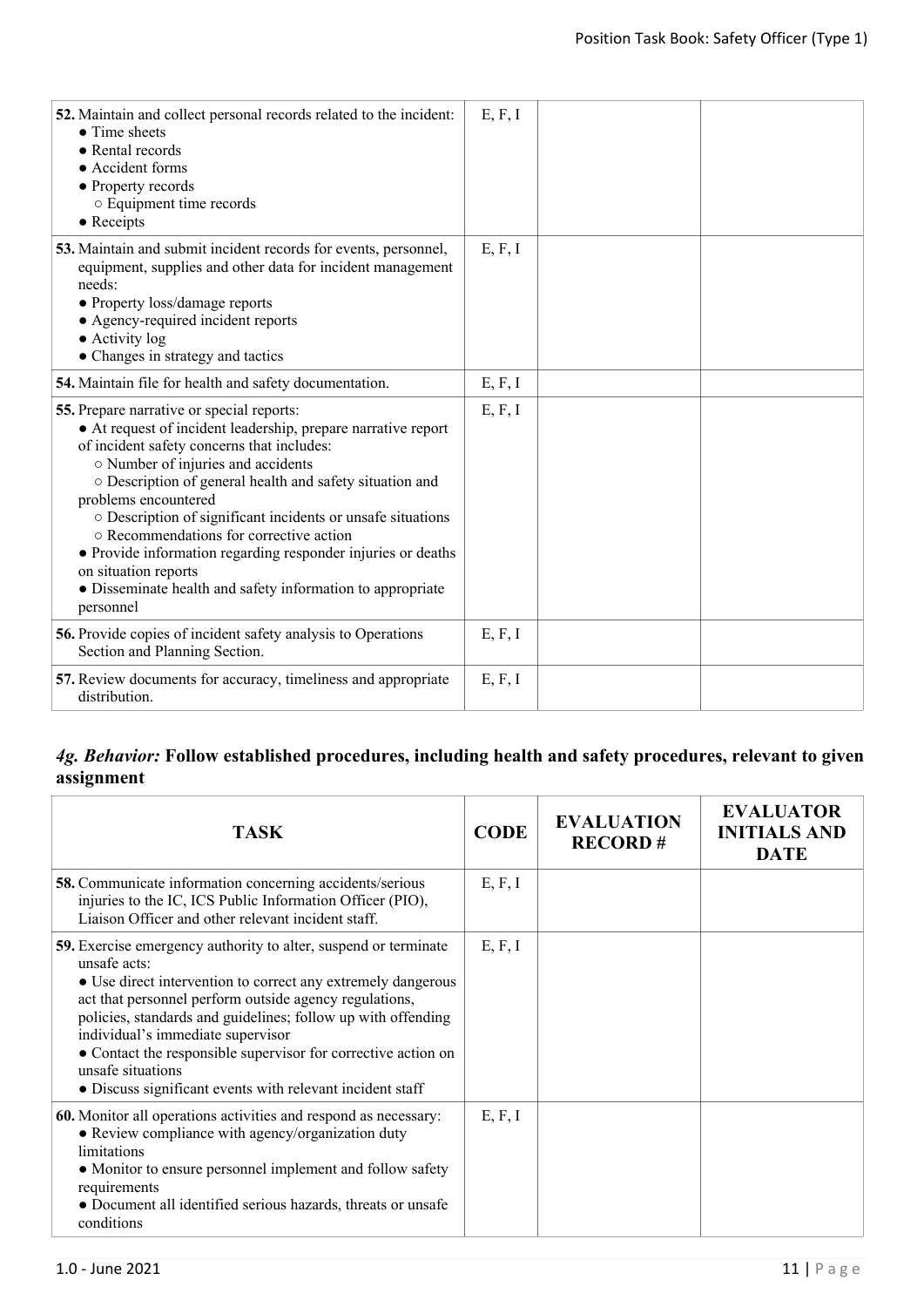| 61. Monitor operations for compliance with appropriate health<br>and safety requirements.                                                                                                                    | E, F, I |  |
|--------------------------------------------------------------------------------------------------------------------------------------------------------------------------------------------------------------|---------|--|
| 62. Recognize limits of knowledge and seek advice or help on<br>health and safety management as appropriate.                                                                                                 | E, F, I |  |
| 63. Reinforce and monitor corrective actions.                                                                                                                                                                | E, F, I |  |
| 64. Report unexpected occurrences:<br>• Obtain information about special hazards or threats from:<br>$\circ$ Subordinates<br>○ Personal observation<br>$\circ$ Other personnel<br>o Operations Section Chief | F, I    |  |

#### *4h. Behavior:* **Prepare clear, concise assessments regarding hazards, hazard behavior, weather and other relevant events**

| <b>TASK</b>                                                                                                                                                                                                                                                                                                                                                                                                                                                                                                           | <b>CODE</b> | <b>EVALUATION</b><br><b>RECORD#</b> | <b>EVALUATOR</b><br><b>INITIALS AND</b><br><b>DATE</b> |
|-----------------------------------------------------------------------------------------------------------------------------------------------------------------------------------------------------------------------------------------------------------------------------------------------------------------------------------------------------------------------------------------------------------------------------------------------------------------------------------------------------------------------|-------------|-------------------------------------|--------------------------------------------------------|
| 65. Conduct initial and ongoing assessments to gather<br>information and determine incident health and safety needs.                                                                                                                                                                                                                                                                                                                                                                                                  | F, I        |                                     |                                                        |
| 66. During public health emergencies or incidents with illness-<br>related threats, obtain epidemiological trend details and PPE<br>support requirements for personnel.                                                                                                                                                                                                                                                                                                                                               | E, I        |                                     |                                                        |
| 67. During public health emergencies, recommend health<br>resource protection measures, such as vaccinations,<br>prophylaxis or non-pharmaceutical processes.                                                                                                                                                                                                                                                                                                                                                         | E, I        |                                     |                                                        |
| 68. Ensure appropriate personnel receive notice of emerging<br>safety hazards.                                                                                                                                                                                                                                                                                                                                                                                                                                        | E, F, I     |                                     |                                                        |
| 69. Ensure safety and safe operation of tools and equipment:<br>• Ensure technical specialists periodically review the<br>condition of hand tools to determine whether they are safe<br>for use and remove unsafe tools and power equipment<br>• Conduct periodic inspections to ensure vehicles are up to<br>all mechanical and maintenance standards<br>• Ensure that drivers/operators have proper licenses and<br>follow safety procedures<br>• Document deficiencies and coordinate the mitigation of<br>hazards | E, F, I     |                                     |                                                        |
| 70. Identify potentially unsafe situations:<br>• Monitor all activities to identify any potentially unsafe<br>situations<br>• Take appropriate corrective actions when necessary                                                                                                                                                                                                                                                                                                                                      | E, F, I     |                                     |                                                        |
| 71. Review medical activity log for injuries and illnesses:<br>• Determine trends and make recommendations to incident<br>organization for corrective or preventative action                                                                                                                                                                                                                                                                                                                                          | E, F, I     |                                     |                                                        |
| 72. Review the injury/illness claims requiring hospitalization or<br>further medical treatment with the appropriate personnel on<br>duty:<br>• Review for possible cause and corrective action                                                                                                                                                                                                                                                                                                                        | E, F, I     |                                     |                                                        |